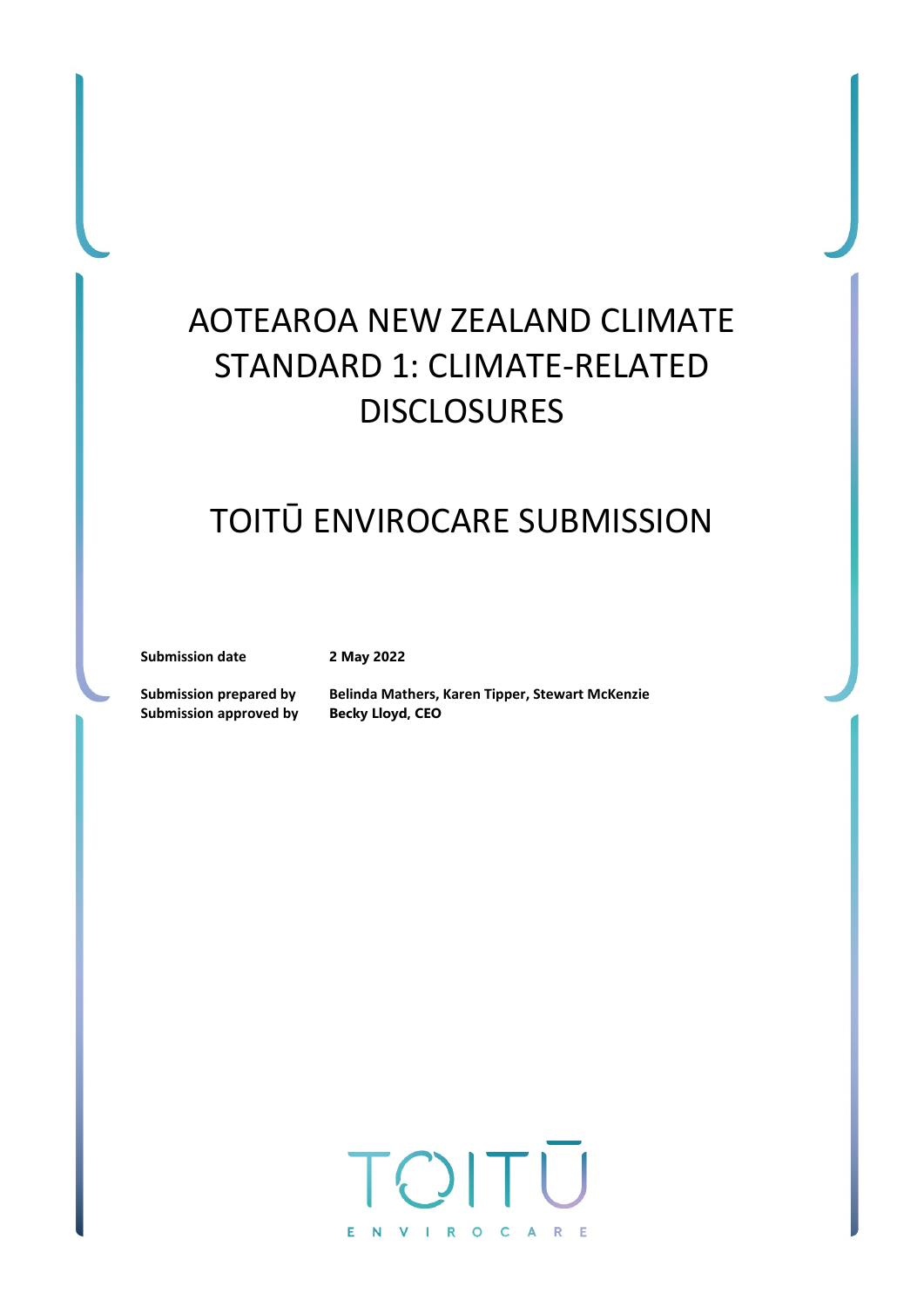# TABLE OF CONTENTS

Introduction [.............................................................................................................................................3](#page-2-0) [1 Do you think the proposed Strategy section of NZ CS 1 meets primary user needs?...........................3](#page-2-1) 2 [Do you agree that a standalone disclosure describing the entity's business model and strategy is](#page-3-0)  necessary? Why or why not? [...................................................................................................................4](#page-3-0) [3 Do you agree that we should not prescribe which global mean temperature increase scenario\(s\)](#page-3-1)  [should be used to explore higher physical risk scenarios \(such as 2.7°C and/or 3.3°C or by using](#page-3-1)  [Representative Concentration Pathways \(RCP\) such as RCP4.5 or 6\), but rather leave this more open by](#page-3-1)  [requiring a 'greater than 2°C scenario'? Why or why not?](#page-3-1)......................................................................4 [4 We do not require transition plans to be tied to any particular target such as net zero and/or 1.5°C,](#page-3-2)  [but that entities will be free to disclose this if they have done so. Do you agree? Why or why not?](#page-3-2) .....4 [5 Do you have any views on the defined terms as they are currently proposed?...................................5](#page-4-0) [6 The XRB has identified adoption provisions for some of the specific disclosures in NZ CS 1:](#page-4-1) ..............5 [7 Do you think the proposed Metrics and Targets section of NZ CS 1 meets primary user needs?](#page-5-0) ........6 [8 We have not specified industry-specific metrics. The guidance will direct preparers where to look for](#page-5-1)  [industry-specific metrics. Do you believe this is reasonable or do you believe we should include a list of](#page-5-1)  [required metrics by industry? If so, do you believe we should use the TCFD recommendations or follow](#page-5-1)  the TRWG prototype? [..............................................................................................................................6](#page-5-1) [9 We will require disclosure of scope 3 value chain emissions as part of this standard. Are there areas](#page-6-0)  [\(particularly in your scope 3 value chain\) where there are impediments to measuring at present? If so,](#page-6-0)  [what are these areas and when do you think it might be possible to measure these areas?](#page-6-0) ..................7 [10 Paragraphs 8, 9 and 10 contain specific requirements relating to the disclosure of GHG emissions](#page-6-1) to [facilitate the conduct of assurance engagements in line with the requirement of section 461ZH of the](#page-6-1)  [Financial Markets Conduct Act. Do you have any observations or concerns about these proposed](#page-6-1)  [requirements?..........................................................................................................................................7](#page-6-1) [11 Do you have any views on the defined terms as they are currently proposed?.................................7](#page-6-2) [12 The XRB has proposed not providing first-time adoption provisions for the Metrics and Targets](#page-7-0)  [section of NZ CS 1. Do you agree? Why or why not?](#page-7-0) ...............................................................................8 [13 The XRB proposes that the minimum level of assurance for GHG emissions be set at limited](#page-7-1)  assurance. Do you agree? [........................................................................................................................8](#page-7-1) [14 The XRB has proposed a definition of material \(Information is material if omitting, misstating, or](#page-7-2)  [obscuring it could reasonably be expected to influence decisions that primary users make on the basis](#page-7-2)  [of their assessments of an entity's enterprise value across all time horizons, including the long term\).](#page-7-2)  [Do you agree with this definition? Why or why not?](#page-7-2) ..............................................................................8 [15 Do you have any other comments on the proposed materiality section?..........................................8](#page-7-3)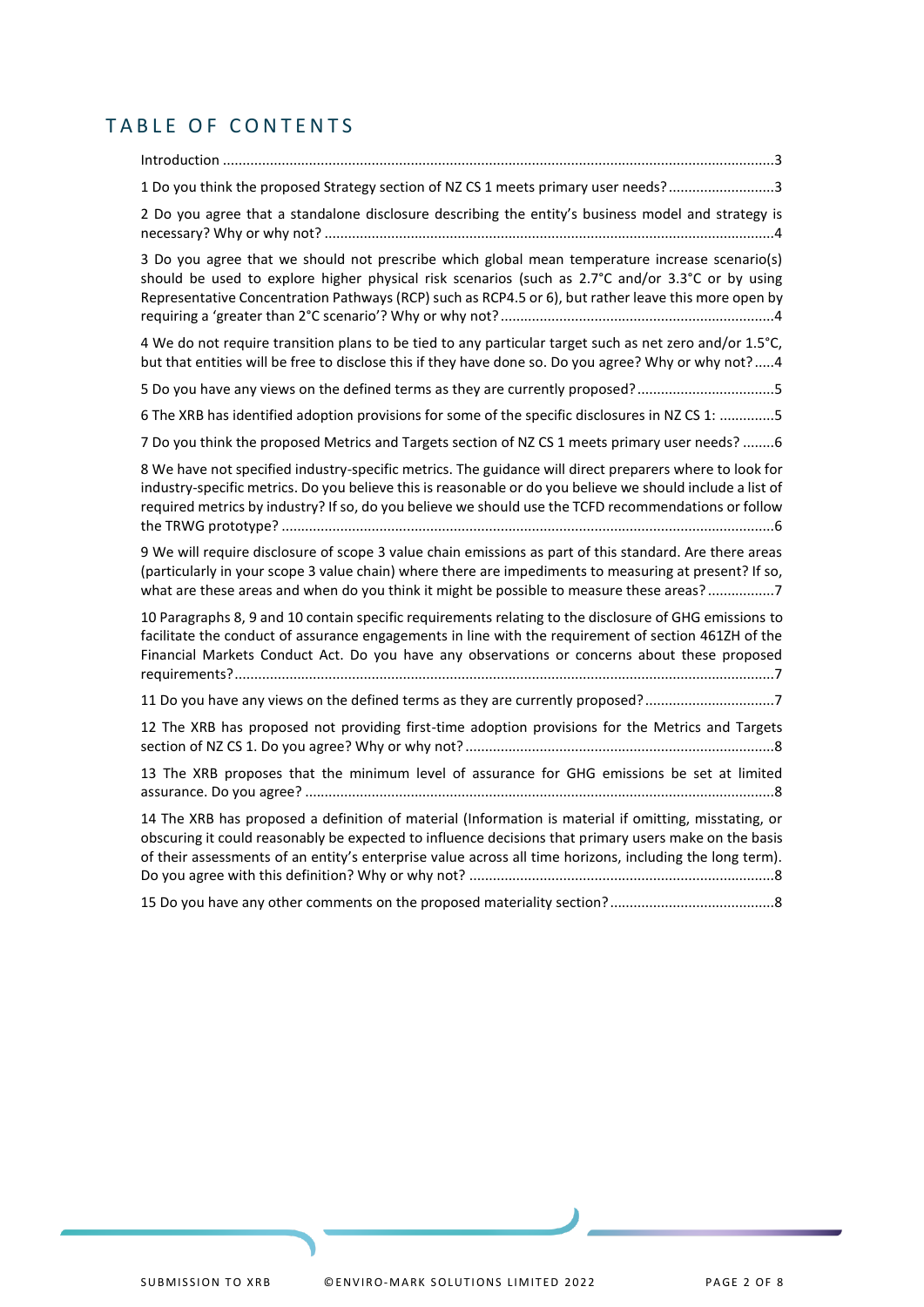### <span id="page-2-0"></span>**INTRODUCTION**

Toitū Envirocare leads positive change through a system of science based environmental programmes. We are a team of scientists and business experts who have come together to protect the ecological and economic future of this place, catalysing action for a zero-carbon future.

Based on science and backed by evidence, our Toitū carbonreduce, Toitū net carbonzero, Toitū climate positive and Toitū enviromark certification programmes give organisations the tools to reduce their carbon emissions and environmental impact. We also help with setting science-based targets, scope and boundary assessments, value chain screening, and carbon inventory verifications. Initially developed for New Zealand business needs, our programmes now serve more than 400 clients worldwide. Wholly owned by Manaaki Whenua – Landcare Research, a Crown Research Institute, our origins are in science, but our future is in the sustainability of our economy, our people, and our land.

Since 2019 Toitū Envirocare has been a Certified B Corporation®. We are committed to being a business that not only acts as a power for good but does no harm. Through our impact business model, we empower other organisations to improve environmental performance, but within our own business we have taken specific steps to ensure we are improving our performance. So far, we have scored particularly well on customer and staff care. We aim to improve our scores at every future certification. We are also active in the B Corp Community working on supporting other B Corps to take meaningful, science-based climate action.

## <span id="page-2-1"></span>1 DO YOU THINK THE PROPOSED STRATEGY SECTION OF NZ CS 1 MEETS PRIMARY USER NEEDS?

#### **Do you think that the information in this section of the standard will provide information that is useful to primary users for decision making? If not, please explain why not and identify any alternative proposals.**

Yes, this is useful to ensure a holistic approach to business strategy that includes climate risk and opportunity.

XRB could consider whether it is feasible to make examples of scenario analyses accessible to reporting entities where available (e.g. sectoral approaches) – they are typically expensive and complex to produce and may be better developed at a sectoral level. This would support smaller companies to report well when included in the reporting requirements in future.

#### **Do you consider that this section of the standard is clear and unambiguous in terms of the information to be disclosed? If not, how could clarity be improved?**

Worked examples or similar guidance could be useful. The level of information currently provided is likely to be sufficient for larger entities that are initially required to report (which are likely to have dedicated climate/sustainability resource available to them), but smaller entities reporting in future may need more guidance. It may also be worth considering representation/skills at board level within organisations of different sizes.

#### **Do you consider that this section of the standard is adequately comprehensive and achieves the right balance between prescriptiveness and principles-based disclosures? If not, what should be removed or added to achieve a better balance?**

We believe that this section is suitably comprehensive and not overly prescriptive. However, provision of further guidance may enable improved consistency and quality of reporting.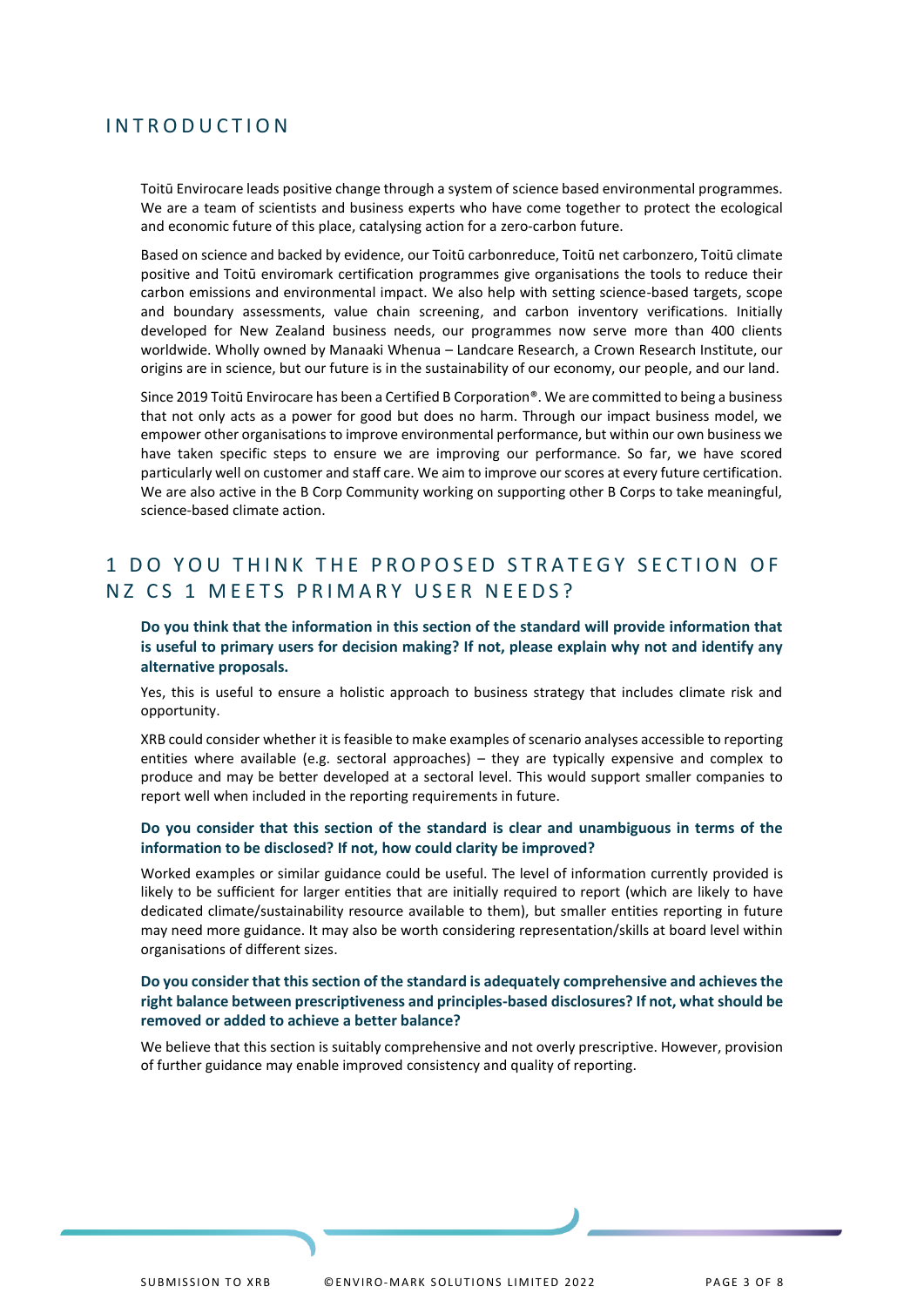# <span id="page-3-0"></span>2 DO YOU AGREE THAT A STANDALONE DISCLOSURE DESCRIBING THE ENTITY'S BUSINESS MODEL AND STRATEGY IS NECESSARY? WHY OR WHY NOT?

We agree that it is useful for primary users to be able to find information regarding these matters, as this ensures clarity about the business model and strategy in the context of the climate risks that the business faces. It is appropriate that this may be achieved through cross reference to existing reports such as integrated or sustainability reports, as this approach may result in improved integrated reporting by businesses.

<span id="page-3-1"></span>3 DO YOU AGREE THAT WE SHOULD NOT PRESCRIBE WHICH GLOBAL MEAN TEMPERATURE INCREASE SCENARIO(S) SHOULD BE USED TO EXPLORE HIGHER PHYSICAL RISK SCENARIOS (SUCH AS 2.7°C AND/OR 3.3°C OR BY USING REPRESENTATIVE CONCENTRATION PATHWAYS (RCP) SUCH AS RCP4.5 OR 6), BUT RATHER LEAVE THIS MORE OPEN BY REQUIRING A 'GREATER THAN 2°C SCENARIO'? WHY OR WHY NOT?

We agree that it is not necessary (or necessarily beneficial) to prescribe which >2 degree scenarios should be modelled. Flexibility encourages businesses to think about 'what happens when climate change becomes significant' without prescribing the level of climate change. This reflects the uncertainty that currently exists regarding the actual level of climate change we will experience. We believe that businesses should be thinking broadly about climate risks for various levels of climate change but recognise that requiring more than 2 scenarios to be fully modelled is likely to be overly onerous.

<span id="page-3-2"></span>4 WE DO NOT REQUIRE TRANSITION PLANS TO BE TIED TO ANY PARTICULAR TARGET SUCH AS NET ZERO AND/OR 1.5°C, BUT THAT ENTITIES WILL BE FREE TO DISCLOSE THIS IF THEY HAVE DONE SO. DO YOU A G R E E ? WHY OR WHY NOT ?

The goal of mandatory climate-related disclosures is to:

- ensure that the effects of climate change are routinely considered in business, investment, lending and insurance underwriting decisions
- help climate reporting entities better demonstrate responsibility and foresight in their consideration of climate issues
- lead to more efficient allocation of capital, and help smooth the transition to a more sustainable, low emissions economy.<sup>1</sup>

MfE states that '*Mandatory climate-related disclosures will help New Zealand meet its international obligations and achieve its target of net zero carbon by 2050'*, indicating that there is strong alignment between climate risk and science aligned mitigation of emissions.

<sup>&</sup>lt;sup>1</sup> [Mandatory climate-related disclosures | Ministry for the Environment](https://environment.govt.nz/what-government-is-doing/areas-of-work/climate-change/mandatory-climate-related-financial-disclosures/)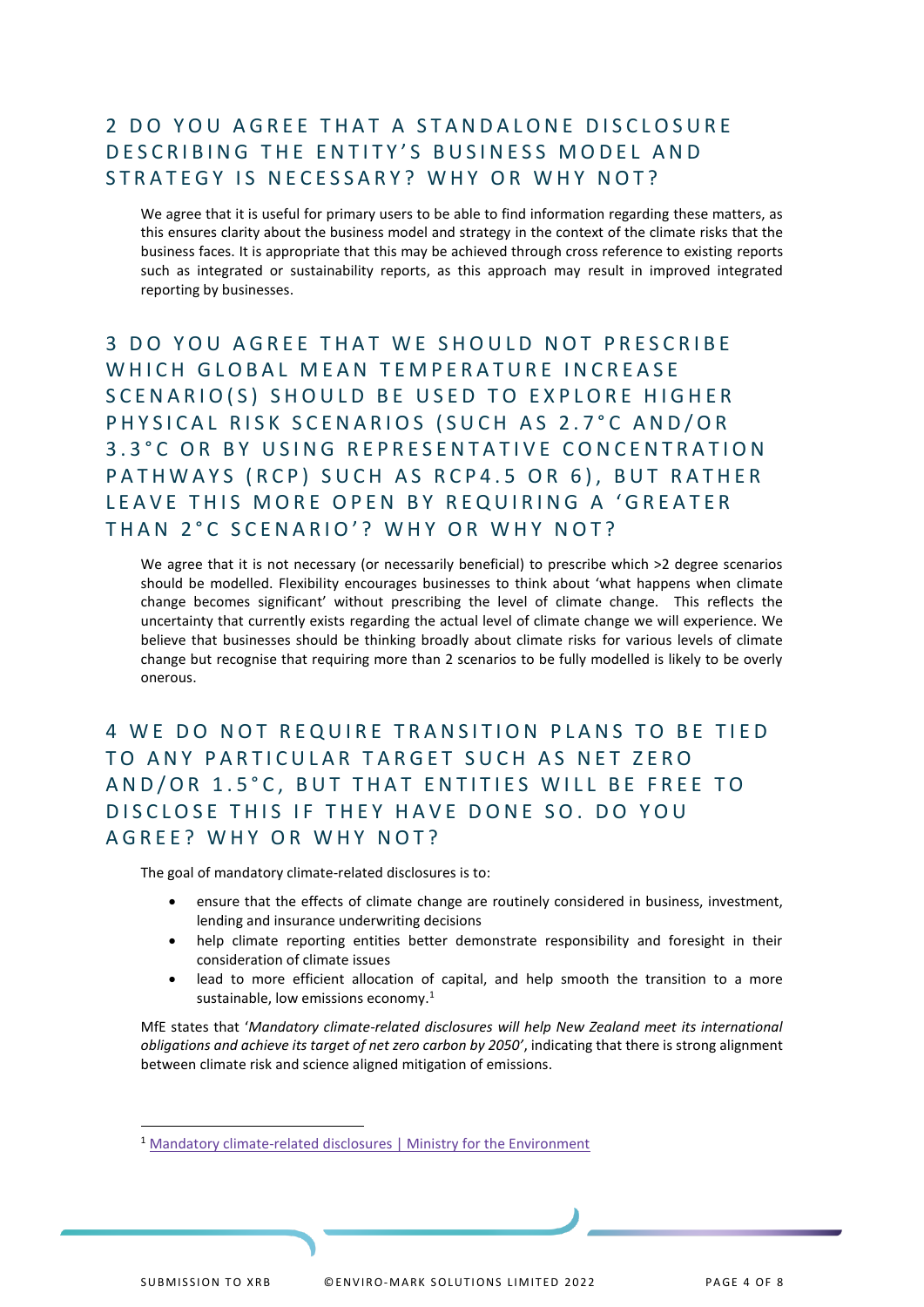Given that there is an intent for this reporting to encourage businesses to understand impacts on their business of climate change (and vice versa) and prepare for climate change, we recommend that this guidance encourages ambitious action such as science aligned reduction targets. Additionally, we recommend that direction or guidance is provided to reporters regarding expectation of rigour on target setting to avoid the risk of loose and incomplete coverage of the targets e.g. Scope 1 and 2 only, selected Scope 3, or subsets thereof. For net zero long term, the importance of full value chain reductions, plus near term target action should be emphasised. We recommend that the Science Based Targets Initiative (SBTi) be used as the recommended option for aligning targets as being science based and aligned to 1.5 degrees AND net zero. SBTi has developed sector pathways for a number of sectors that are important to the NZ economy. Further, we recommend that the guidance emphasises that targets need to be a combination of both near term AND long term net zero in order to mitigate the most serious climate change impacts.

While NZ's targets should be considered, the more important issue is how global climate change impacts can be mitigated, so alignment with international climate science should also be considered. SBTs and other global initiatives should be encouraged. In our experience, there may be challenges for businesses to align to net zero targets within the Climate Change Response Act due to complexities around 'Net' accounting – additional guidance may be required.

This aligns with international approaches such as the United Kingdom's announcement in November 2021 that the UK will be the first [Net Zero aligned Financial](https://www.gov.uk/government/publications/fact-sheet-net-zero-aligned-financial-centre/fact-sheet-net-zero-aligned-financial-centre) Centre.

# <span id="page-4-0"></span>5 DO YOU HAVE ANY VIEWS ON THE DEFINED TERMS AS THEY ARE CURRENTLY PROPOSED?

We agree with the defined terms. As enterprise value is included in the definition of materiality, we recommend that this is included in the defined terms.

We recommend that the defined term for gross emissions be split and that separate defined terms be included for Scope 2 gross (location based emissions) and removals.

## <span id="page-4-1"></span>6 THE XRB HAS IDENTIFIED ADOPTION PROVISIONS FOR SOME OF THE SPECIFIC DISCLOSURES IN NZ CS 1:

#### **a) Do you agree with the proposed first-time adoption provisions? Why or why not?**

Yes, we agree with the proposed first-time adoption provisions. These reflect both the urgency and the complexity associated with development of suitably detailed plans for transition and adaptation. They also reflect the benefit of starting with qualitative approaches and moving toward quantitative approaches as better information becomes available.

**b) In your view, is first-time adoption relief needed for any of the other disclosure requirements? Please specify the disclosure and provide a reason.**

We have not identified other areas where first-time adoption relief should be provided.

**c) If you are requesting further first-time adoption relief, what information would you be able to provide in the interim?**

N/A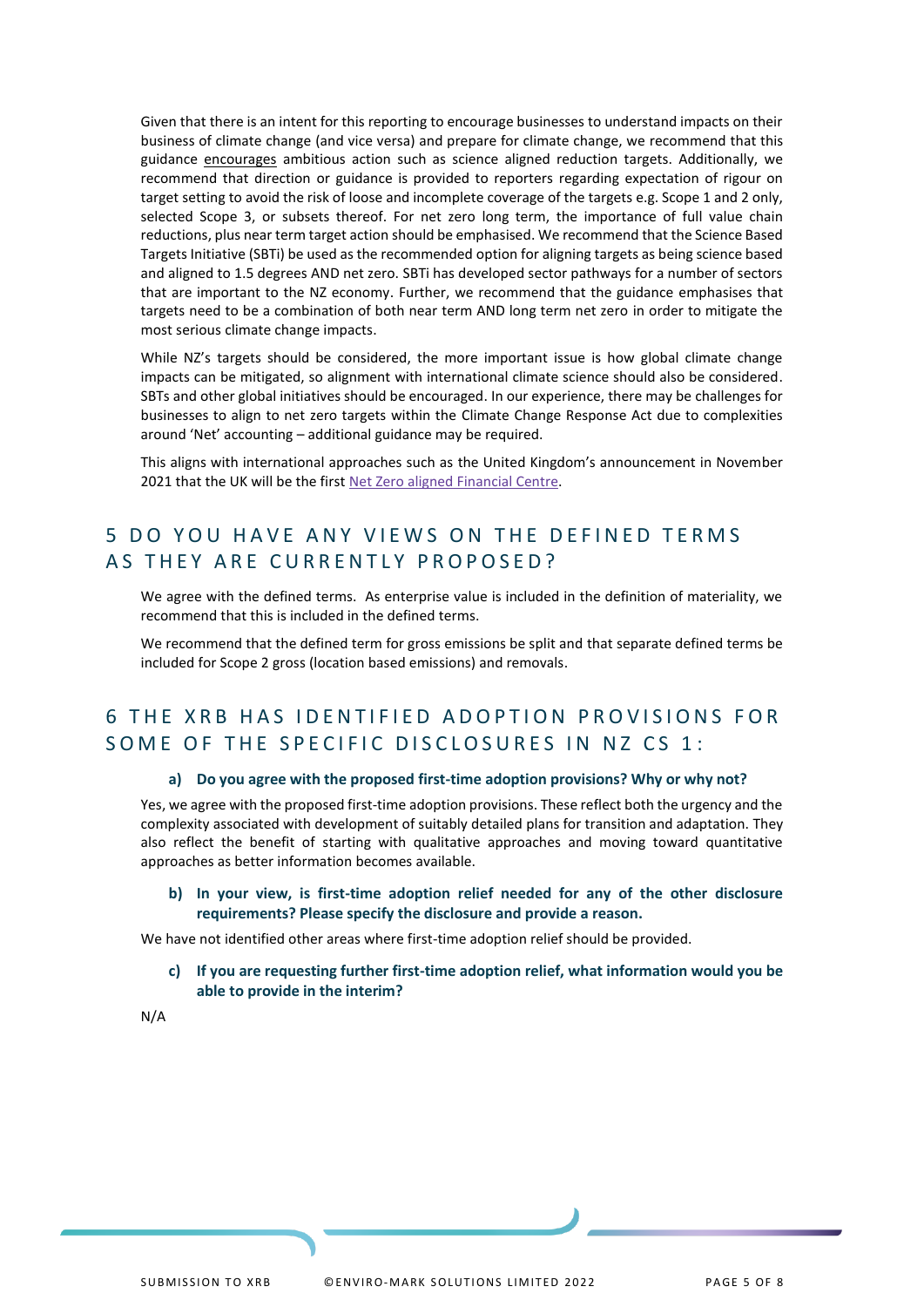# <span id="page-5-0"></span>7 DO YOU THINK THE PROPOSED METRICS AND TARGETS SECTION OF NZ CS 1 MEETS PRIMARY USER N E E D S ?

### **a) Do you think that the information in this section of the standard will provide information that is useful to primary users for decision making? If not, please explain why not and identify any alternative proposals.**

Yes, we think that this information will be useful. We also recommend that the standard state that the boundaries of the reported GHG emissions should be clearly stated (including geographic boundaries)

#### **b) Do you consider that this section of the standard is clear and unambiguous in terms of the information to be disclosed? If not, how could clarity be improved?**

Yes the standard is clear and unambiguous. We recommend that the standard make provision for organisations that are reporting their emissions in accordance with ISO 14064-1:2018, which uses slightly different terminology for grouping emissions. Rather than three Scopes, ISO 14064-1:2018 uses six Categories (with subcategories under each category). These categories can be easily mapped to the three scopes, but direct reporting under ISO 14064-1:2018 categories could be provided as an option for ease of reporting.

**c) Do you consider that this section of the standard is adequately comprehensive and achieves the right balance between prescriptiveness and principles-based disclosures? If not, what should be removed or added to achieve a better balance?**

Yes we agree that the balance is appropriate.

<span id="page-5-1"></span>8 WE HAVE NOT SPECIFIED INDUSTRY-SPECIFIC METRICS. THE GUIDANCE WILL DIRECT PREPARERS WHERE TO LOOK FOR INDUSTRY-SPECIFIC METRICS. DO YOU BELIEVE THIS IS REASONABLE OR DO YOU BELIEVE WE SHOULD INCLUDE A LIST OF REQUIRED METRICS BY INDUSTRY? IF SO, DO YOU BELIEVE WE SHOULD USE THE TCFD RECOMMENDATIONS OR FOLLOW THE TRWG PROTOTYPE?

We believe that the suggested approach is reasonable provided the guidance includes some form of key principles or a search hierarchy (or both) for users to follow to ensure that when reporters look for industry-specific metrics they can decide on the most appropriate industry metrics for their business. Reporting organisations should ensure that they understand what industry metrics exist for their sector and use the most appropriate metrics – guidance about where they might be found and some examples would be beneficial. There is a risk that leaving it up to the reporting entities to decide which metrics are most appropriate for their business will result in a range of different metrics being chosen by entities in the same industry/sector, making comparability difficult. If metrics are chosen by the reporting entities as opposed to the XRB providing a list of metrics by industry, XRB could consider requiring disclosure of how the metrics were set (or where the reporting entity obtained it from). It is important to understand if the metrics are in line with similar entities and where the reporting entity have deviated from industry standards. This will help to prevent entities from using metrics to support a predetermined outcome and provide more transparency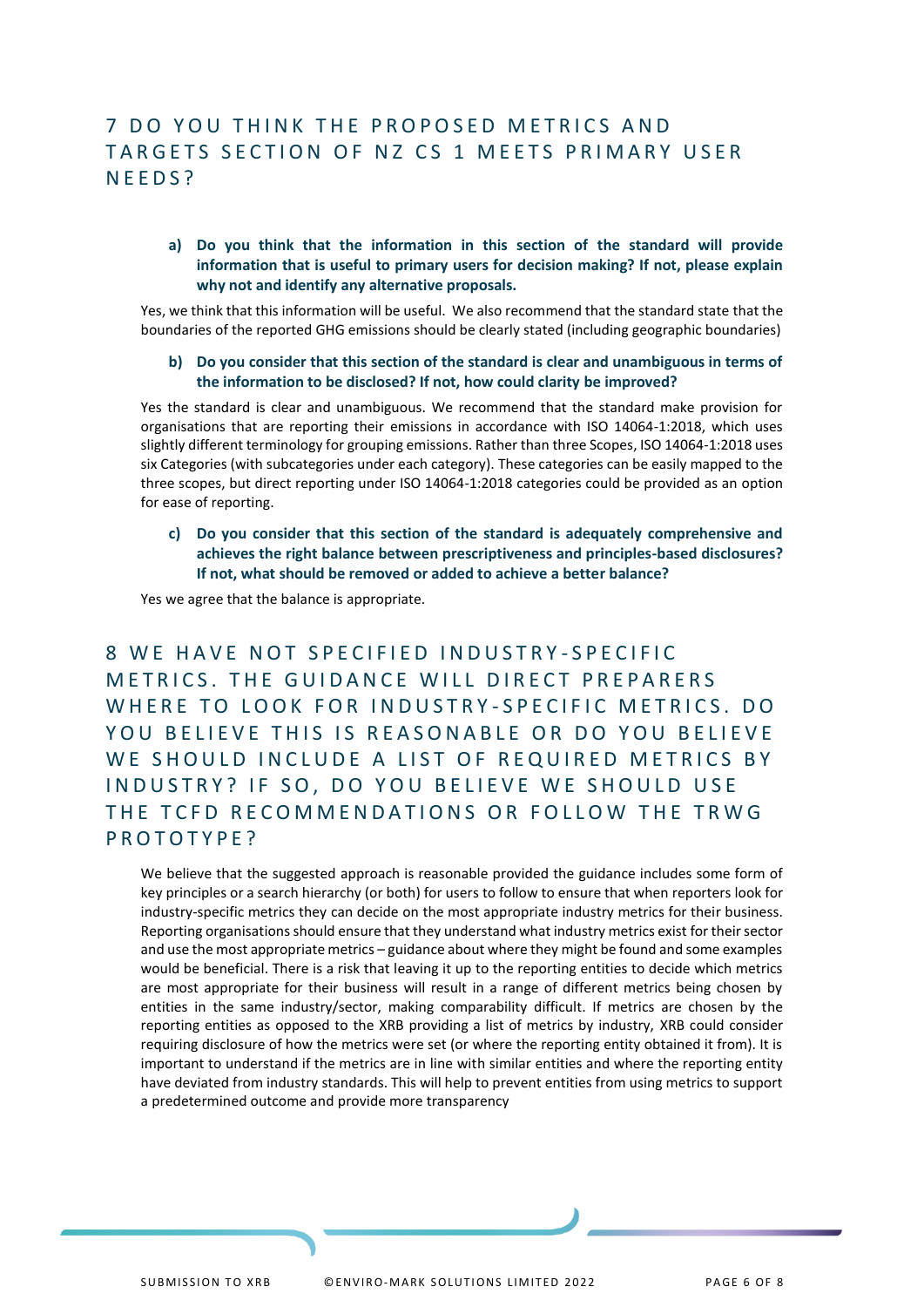<span id="page-6-0"></span>9 WE WILL REQUIRE DISCLOSURE OF SCOPE 3 VALUE CHAIN EMISSIONS AS PART OF THIS STANDARD. ARE THERE AREAS (PARTICULARLY IN YOUR SCOPE 3 VALUE CHAIN) WHERE THERE ARE IMPEDIMENTS TO MEASURING AT PRESENT? IF SO, WHAT ARE THESE AREAS AND WHEN DO YOU THINK IT MIGHT BE POSSIBLE TO MEASURE THESE AREAS?

In our experience, challenges in developing full value chain emissions inventories are likely to be:

- Access to suitable calculation methodologies
- Access to suitable emissions factors

There are likely to be limitations in accuracy and some gaps, but most organisations should be able to estimate emissions for their value chain. It would be helpful to provide clear guidance and emphasis on improving data specificity over time e.g., going from \$ spend estimates to supplier specific (or equivalent) calculations, via supply chain engagement. This is in keeping with the lead practice trends globally.

Encouraging and recognising supplier measurement and management programmes (such as Toitū carbon programmes and the Toitū carbon assess tool) would be beneficial in encouraging use of highquality emissions information rather than estimates.

This reporting could play an important role in identifying trends in where reporting entities are finding impediments, and then signalling or commissioning work in those areas to build suitable datasets. An example globally is how PCAF responded to the need for financial institutions to have access to a big database of building EFs for estimating the emissions in their real estate investment/loan book portfolios.

<span id="page-6-1"></span>10 PARAGRAPHS 8, 9 AND 10 CONTAIN SPECIFIC REQUIREMENTS RELATING TO THE DISCLOSURE OF GHG EMISSIONS TO FACILITATE THE CONDUCT OF ASSURANCE ENGAGEMENTS IN LINE WITH THE REQUIREMENT OF SECTION 461ZH OF THE FINANCIAL MARKETS CONDUCT ACT. DO YOU HAVE ANY OBSERVATIONS OR CONCERNS ABOUT THESE PROPOSED R E Q U I R E M E N T S ?

This is broadly aligned with ISO reporting requirements – we agree with this approach provided that there is no significant additional administration associated with organisations that also reporting to other GHG programmes based on ISO 14064-1:2018.

## <span id="page-6-2"></span>11 DO YOU HAVE ANY VIEWS ON THE DEFINED TERMS AS THEY ARE CURRENTLY PROPOSED?

We have no specific concerns with definitions provided; however, we note that all definitions are based on GHG Protocol. Rather than three Scopes, ISO 14064-1:2018 uses six Categories (with subcategories under each category). The GHG Protocol also provides recommended sub-categories under their Scope 3 Guidance. We recommend that XRB considers reviewing definitions in ISO 14064-1:2018, particularly